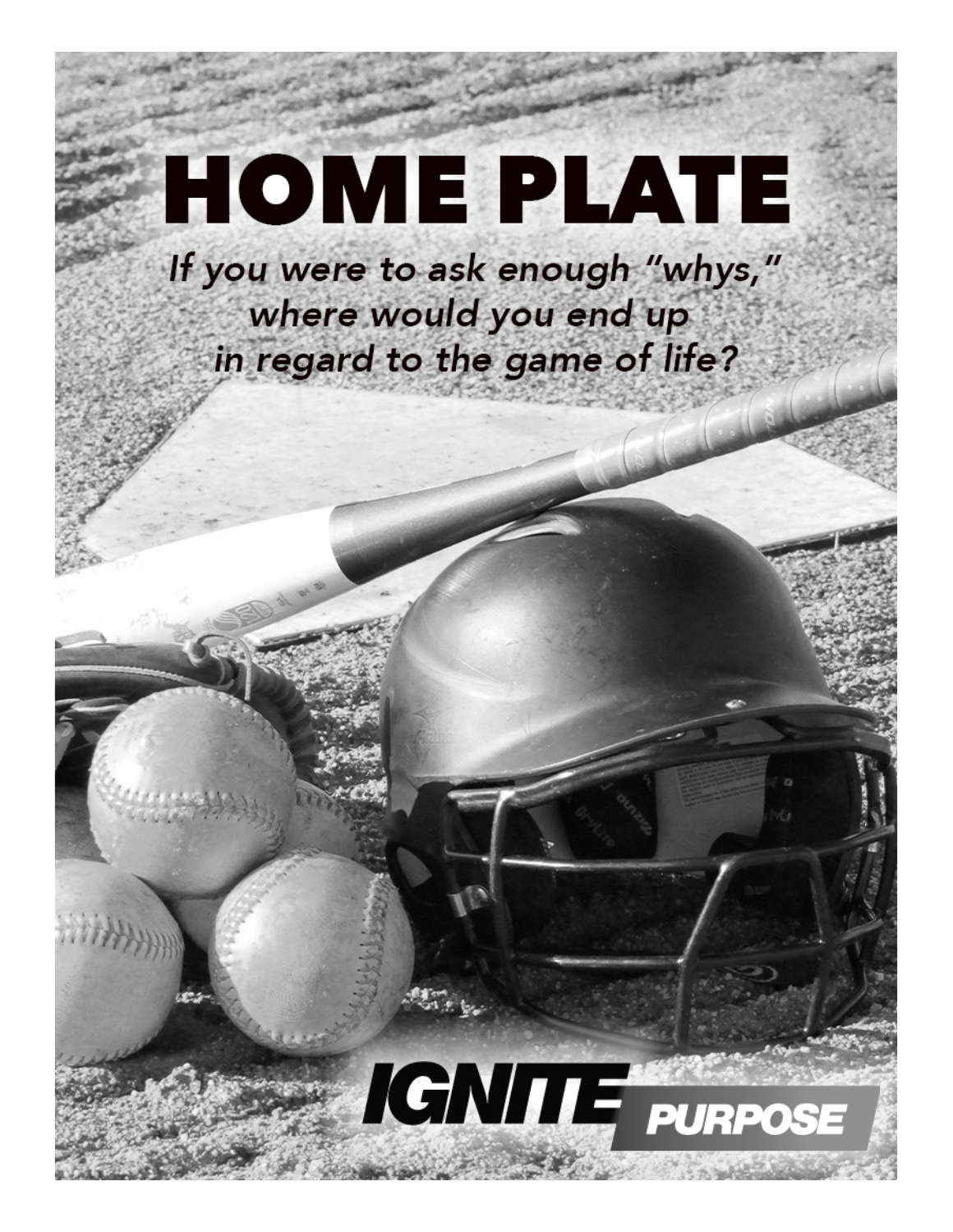Ignite Purpose **Home Plate**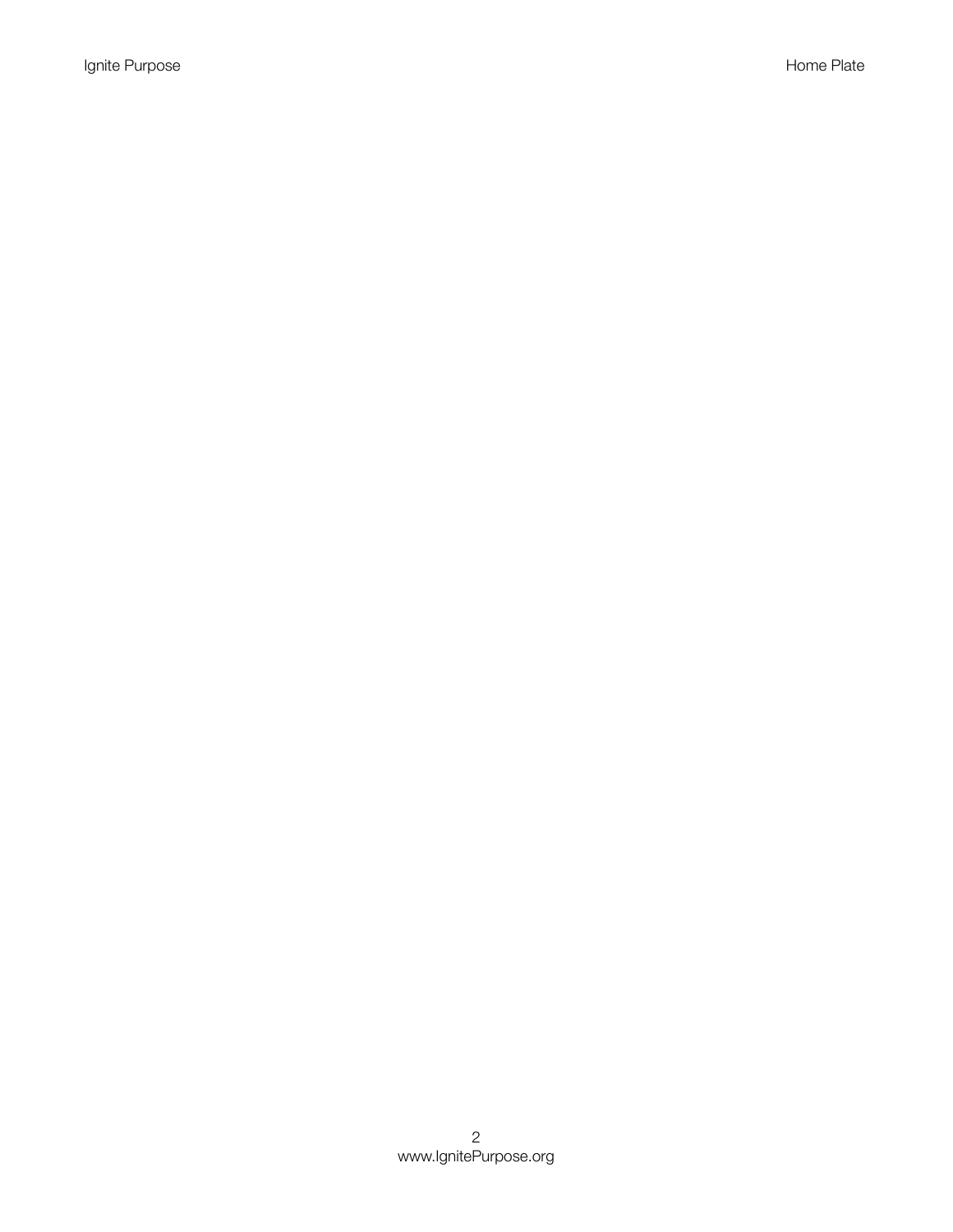# *Contents*

| <b>Introduction</b>                          |
|----------------------------------------------|
|                                              |
| Session #1: God's Home Plate                 |
|                                              |
| <b>Session #2: The Opponent's Home Plate</b> |
|                                              |
| Session #3: Today's Culture Home Plate       |
|                                              |
| <b>Session #4: Striking Out</b>              |
|                                              |
| Session #5: Hitting a "Single"               |
|                                              |
| Session #6: Hitting a "Double"               |
|                                              |
| Session #7: Hitting a "Triple"               |
|                                              |
| Session #8: Hitting a "Grand Slam"           |
|                                              |
| Session #9: Finishing the Game Strong        |
|                                              |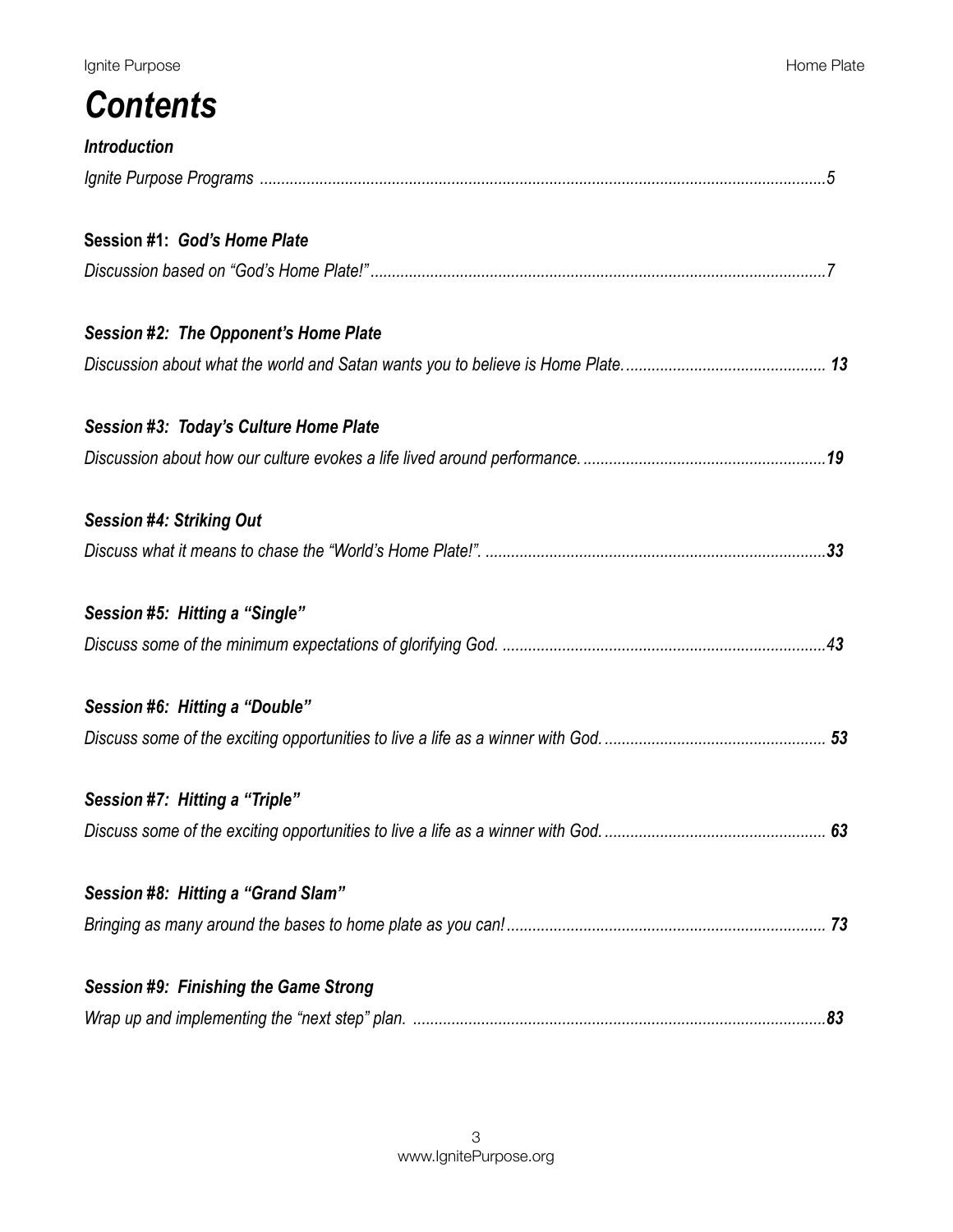Ignite Purpose **Home Plate**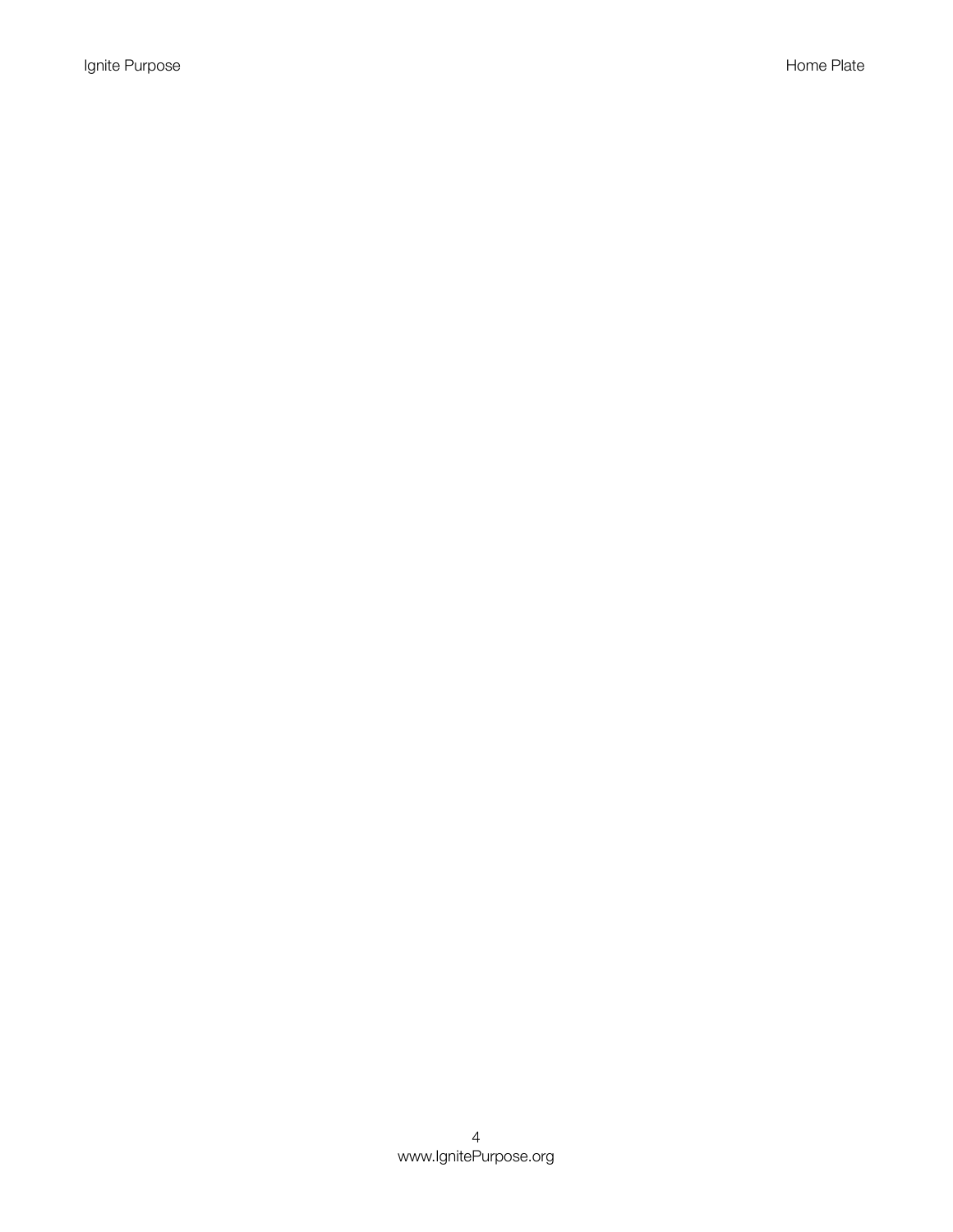# *Introduction*

#### *It's important to embrace this commitment over the next 9-week study:*

- *1. 4-day-a-week Bible exploration (30-minutes a day)*
- *2. Preparation for weekly group meeting (30-minutes)*
- *3. Once-a-week group study (60-minutes)*
- *4. Stay connected to your group during the week*

## *Ignite Purpose Groups*

Accountability groups usually focus on guilt and peer pressure to modify behavior and for the most part, there is very little about an accountability group that is overtly *"Christian."* I want to encourage the groups NOT to judge, *but to LOVE each other towards stronger relationships.* Choosing *"accountability"* encourages us to surveil each other and creates an environment that almost encourages us to judge our goodness competitively. The unspoken implication of these relationships is that God doesn't love us fully and completely, He loves the parts of us that He approves of, and He's incredibly unhappy about our deficiencies and needs to provide us personal monitors to make sure we're toeing the line. As long as we define our relationships by what we *shouldn't be doing*, we're encouraging people to hide from each other and God, as they worry about not being accepted. This forces people to divulge just enough to give the appearance of openness, but they hold back the complete truth. On the other hand, the goal of our *Ignite Purpose Groups* is to develop *"spiritual friendships!"* As this study focuses on God's love for each of us individually, *real Christian transformation* happens when we come to that true understanding of how much we're loved and accepted. When we begin to grasp Jesus' radical acceptance, we're equipped to pursue Him in a way that makes us engaged. *Yes, this is the element that will IGNITE PASSION and PURPOSE! A loving, trusting, and true spiritual friendship contains elements of accountability, it's just not defined by it.* 

## *Ignite Purpose Group Goals*

#### *Goal #1:* **Focus on our beliefs, not only our behavior**

Even though conversations often start on the surface, it must move down to the core of who we are—to the idols of our hearts. *Ignite Purpose Group* conversations shouldn't stop at mere behaviors but probe deeper to motivations.

#### *Goal #2:* **Focusing only on hopes, not only habits**

The great danger of a typical group is to focus only on how we fall short, not on the *great hope* we have for change. As Christians, *because the Holy Spirit lives inside of us*, we have a profoundly new identity in Christ. When Christ rose from the dead, He died to this realm of sin ([Romans 6:6\)](https://biblia.com/bible/esv/Rom%206.6?webSyncID=816c4383-4180-615a-2192-acb552dab808&sessionGUID=1ed554de-0a3b-192b-613d-9492eb651049).

#### *Goal #3:* **Focus Christ's obedience, not only on ours**

We need not be afraid of honesty, because when we focus less on *our performance* and focus more on *Christ's performance* on our behalf, confession becomes less about our own performance. We need not judge the quality of our spiritual lives in comparison to other people. *The Ignite Purpose Group* goal is to encourage everyone to trust *the work of Christ in YOU.* 

#### *Goal #4:* **Stay connected to the VINE…God's Word**

*Ignite Purpose Groups* should evoke spiritual friendships that help everyone recognize God's movement and promptings. They encourage everyone to stay connected to the *VINE (God's Word)* so that they may produce fruit. And while there may be times these kinds of friends need to say tough things to each other, it's always with a sense of humility and love.

I pray these friendship grow beyond the need to *"give account"* to others, because, ultimately, giving a report on bad behavior is not friendship or community.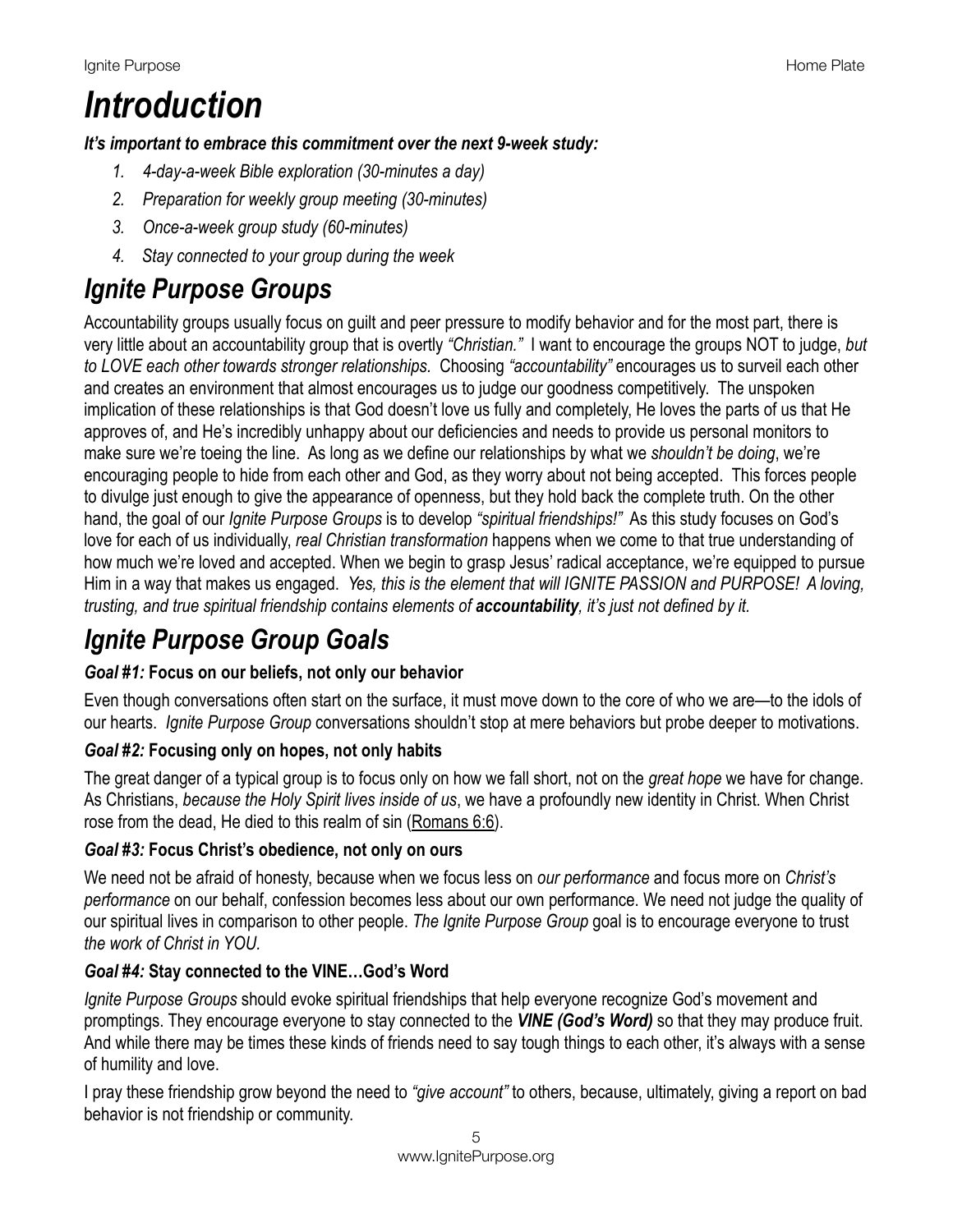## *Ignite Purpose FIRE Starter Method*

The Bible journaling method called FIRE Starter was developed to create an easy, yet effective way for people to study the Bible, remember what they read and allow their hearts to get ignited for Jesus Christ.

#### *FIRE stands for Focus, Investigate, Respond and Engage.*

#### **F= Focus**

In your journal, write the date and the Scripture you're studying. After you've read the passage a few times, **focus** on a verse or two that stands out to you and then write out those verses in your journal. *Writing helps you remember the verses.* 

#### **I = Investigate**

Next, you **investigate** the context around the Scripture reading. *To whom was this written? Why? How does this passage fit with what comes before and after it? What is the Holy Spirit communicating through this text?* Feel free to use Bible study tools for commentary: **[Bible Study Tools](https://www.biblestudytools.com/)**, or **[Easy English Bible](https://www.easyenglish.bible/)**.

#### **R = Respond**

The next step is **responding** to the text to make it applicable for your own life. *What does the text mean today? What is God saying to you personally through this passage? How can you apply what you've read?* Write out a couple sentences detailing what God is saying to you through the text.

#### **E = Engage**

The final step in the journaling process is **engaging** God. This can either be a short prayer or an action that you can take that day after reading the text. *Is there a command to follow in the text? How are you different because of what you've learned?* 

*The beautiful thing about this journaling method is that it is short and only takes a few minutes, and it can be done every time you read or study a passage.*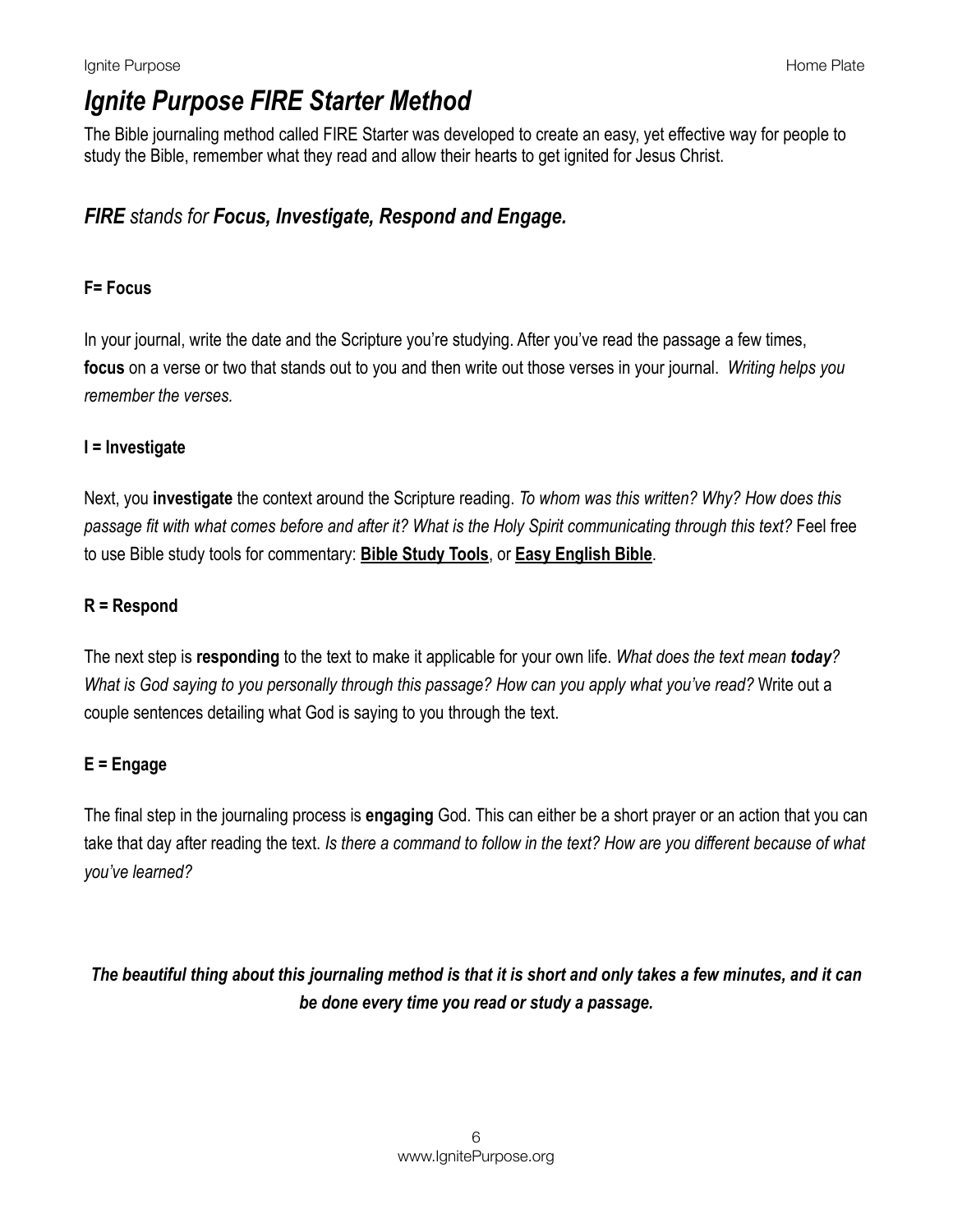## *Session #1: God's Home Plate (PRAY FIRST GATHERING)*

### *• Teaching: 15 minutes*

*Why?* If you've spent time with kids of just about any age you'll discover this question seems quite natural from the time a child learns to talk. It's not until later in life this question seems to fade away. Let's not lose sight.

In baseball, if you were to ask enough "whys" you would end up with an answer like this: "to get the most amount of players across home plate because that is how you win." That is the deepest *why* in the game of baseball. *Why catch a ball, why hit the ball, why get the other team out, why get a single, why get a double, why get a triple, why swing for the fences?*

If you were to ask enough "whys", where would you end up in regard to the game of life? Why? Why do I wake up in the morning? Why do I do what I do? Why do I have the passions I have? Why am I here?

In small group today, we will be digging down into the question "why"? This question of "why" is pursuing something of great value: purpose. As it relates to your relationship with God, spend time in prayer asking "why?" Why are you a Christian? Why does God do what God does? Why do you go to church? Spend time in prayer contemplating these questions.

## *• Small Group Discussion: 45 minutes*

*Why are you a Christian?* 

*Why does God do what God does?* 

*Why do you go to church?* 

• *Discuss as a group.*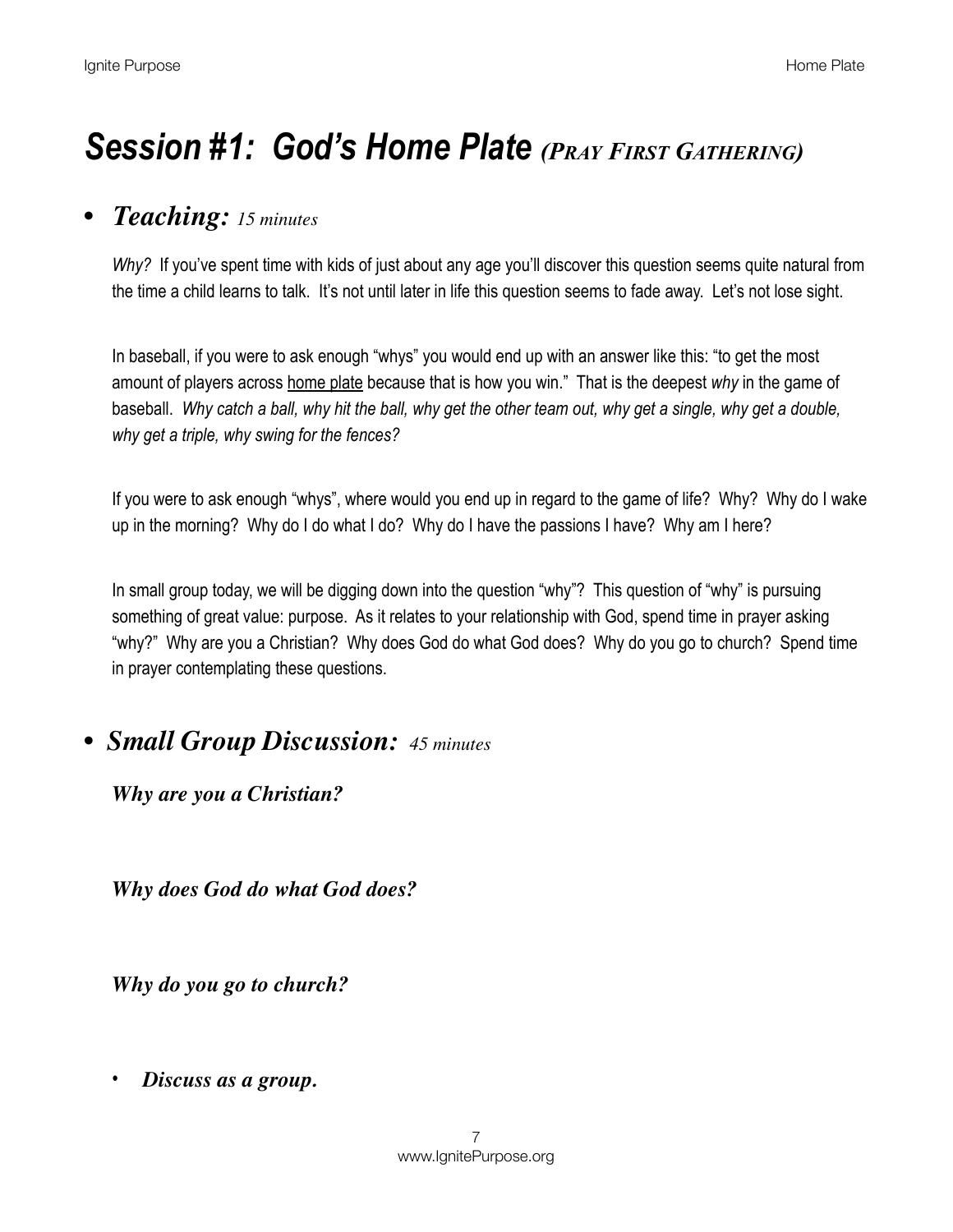To best understand your *why*, let's take a look at the deepest *why:*

#### *Read Ezekiel 20 and Ezekiel 20:9*

*• Take a moment to look at the why found in this verse and discuss as a group.*

#### *Read Ezekiel 20:14, Ezekiel 20:22, Ezekiel 20:39*

• *Discuss as a group… Why did God act?*

Perhaps the greatest example of why God does what He does can be seen in the person of Jesus Christ.

#### *God's Home Plate Includes Knowing God!*

#### *Jesus is on every page of the Bible!*

#### *Read Romans 3:25-26*

*"For God presented Jesus as the sacrifice for sin. People are made right with God when they believe that Jesus sacrificed his life, shedding his blood. This sacrifice shows that God was being fair… God did this to demonstrate his righteousness, for he himself is fair and just, and he makes sinners right in his sight when they believe in Jesus." (New Living Translation)* 

#### *Why does God do what He does?*

#### *God's Home Plate Includes Knowing God!*

*Jesus is on every page of the Bible!*

#### *Read John 12:27-28*

This is where the most clear of all statements can be found.

#### *Why?*

#### *For what purpose did Jesus come?*

#### *Take one last look at John 17:1*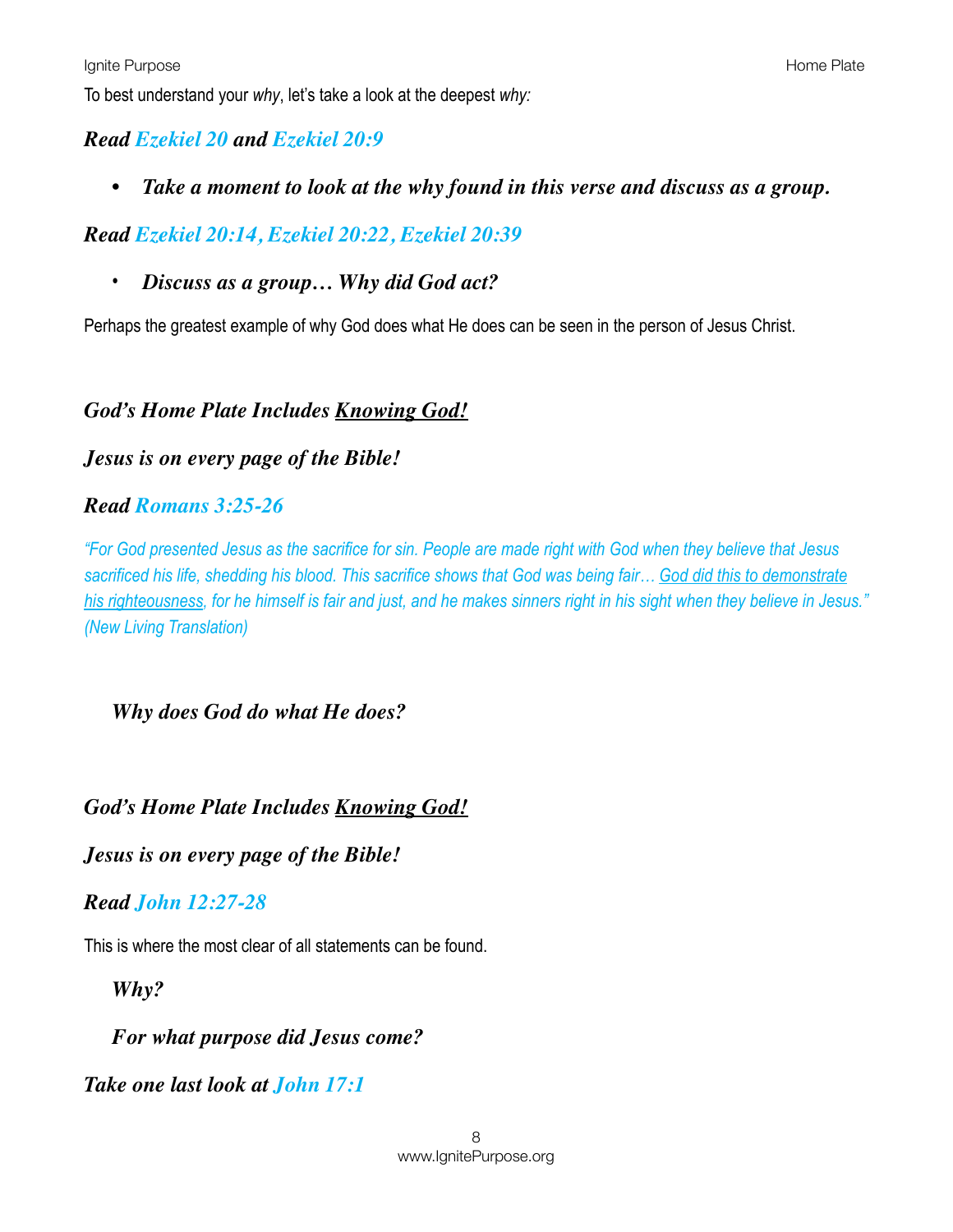## **Session #1 Weekly Devotional: Day 1** Read John 12:27-36

Why did Jesus choose to take on Himself your sin? What does this idea of "glory" or "glorify" mean?

F= Focus in your journal by writing the date and the Scripture you're studying. After you've read the passage a few times, focus on a verse or two that stands out to you and then write out those verses in your journal.

I = Investigate the context around today's Scripture reading. To whom was this written? Why? How does this passage fit with what comes before and after it? What is the Holy Spirit communicating through this text? Feel free to use Bible study tools for commentary: Bible Study Tools, or Easy English Bible.

 $R$  = Respond to the text to make it applicable for your own life. What is God saying to you personally through this passage? How can you apply what you've read?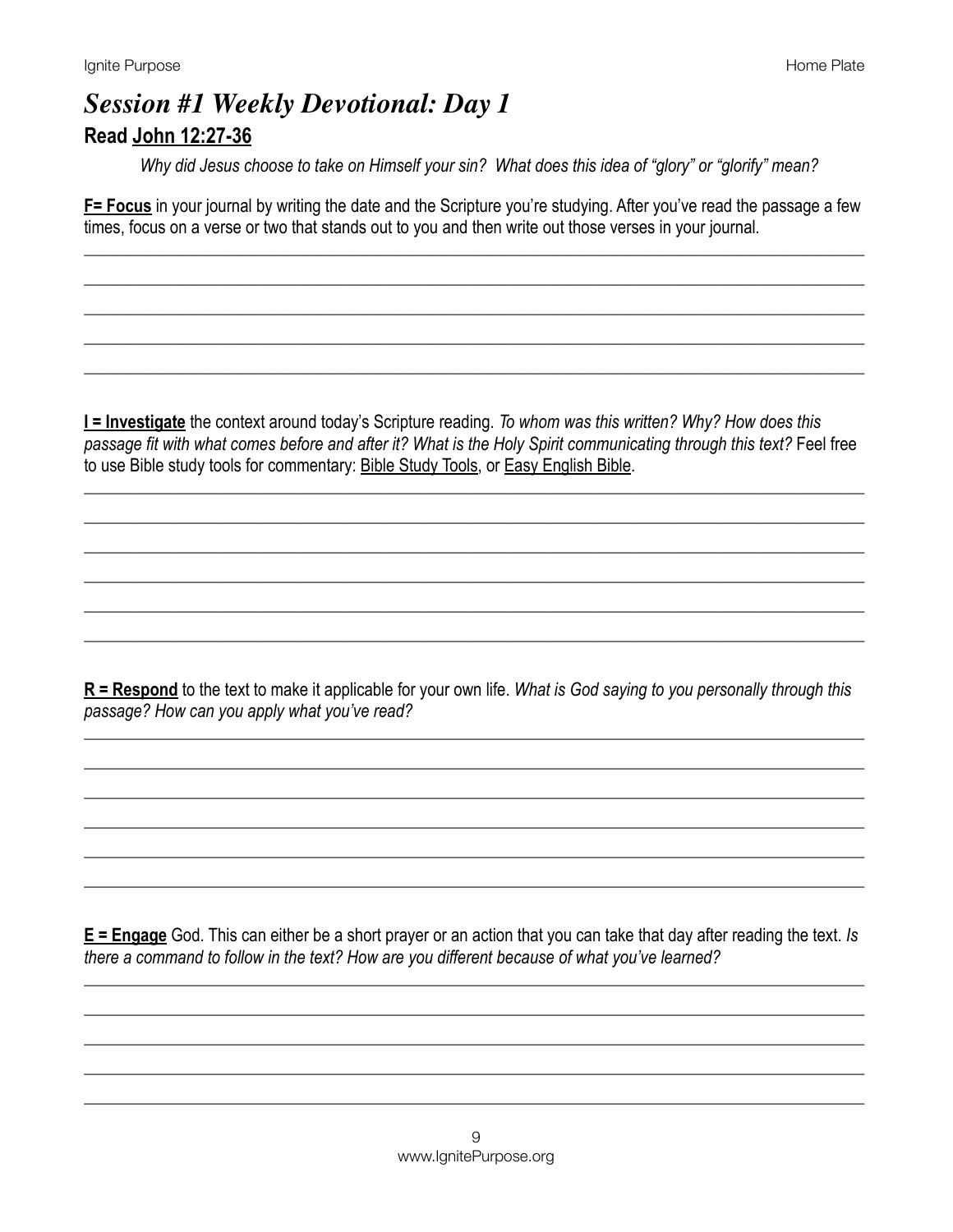## **Session #1 Weekly Devotional: Day 2**

#### **Read John 17:1-5**

Why would God act for His own glory, and not the glory of another?

F= Focus in your journal by writing the date and the Scripture you're studying. After you've read the passage a few times, focus on a verse or two that stands out to you and then write out those verses in your journal.

I = Investigate the context around today's Scripture reading. To whom was this written? Why? How does this passage fit with what comes before and after it? What is the Holy Spirit communicating through this text? Feel free to use Bible study tools for commentary: Bible Study Tools, or Easy English Bible.

 $R$  = Respond to the text to make it applicable for your own life. What is God saying to you personally through this passage? How can you apply what you've read?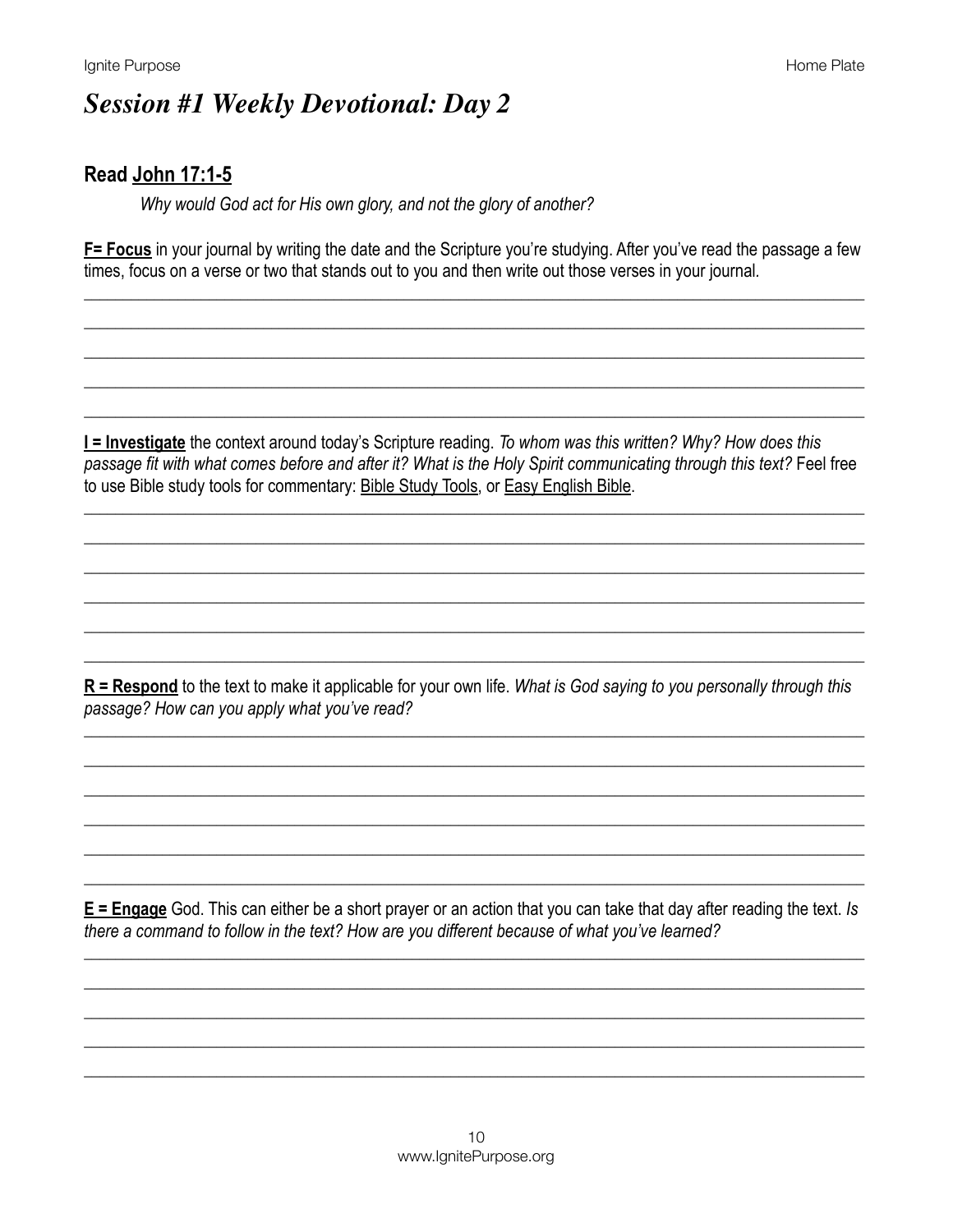## **Session #1 Weekly Devotional: Day 3**

#### Read Romans 9:6-29

God was wanting to get the credit/glory from an opponent. How much more so does God want to work through the ones that He loves?

**F= Focus** in your journal by writing the date and the Scripture you're studying. After you've read the passage a few times, focus on a verse or two that stands out to you and then write out those verses in your journal.

**I = Investigate** the context around today's Scripture reading. To whom was this written? Why? How does this passage fit with what comes before and after it? What is the Holy Spirit communicating through this text? Feel free to use Bible study tools for commentary: Bible Study Tools, or Easy English Bible.

 $R =$ Respond to the text to make it applicable for your own life. What is God saying to you personally through this passage? How can you apply what you've read?